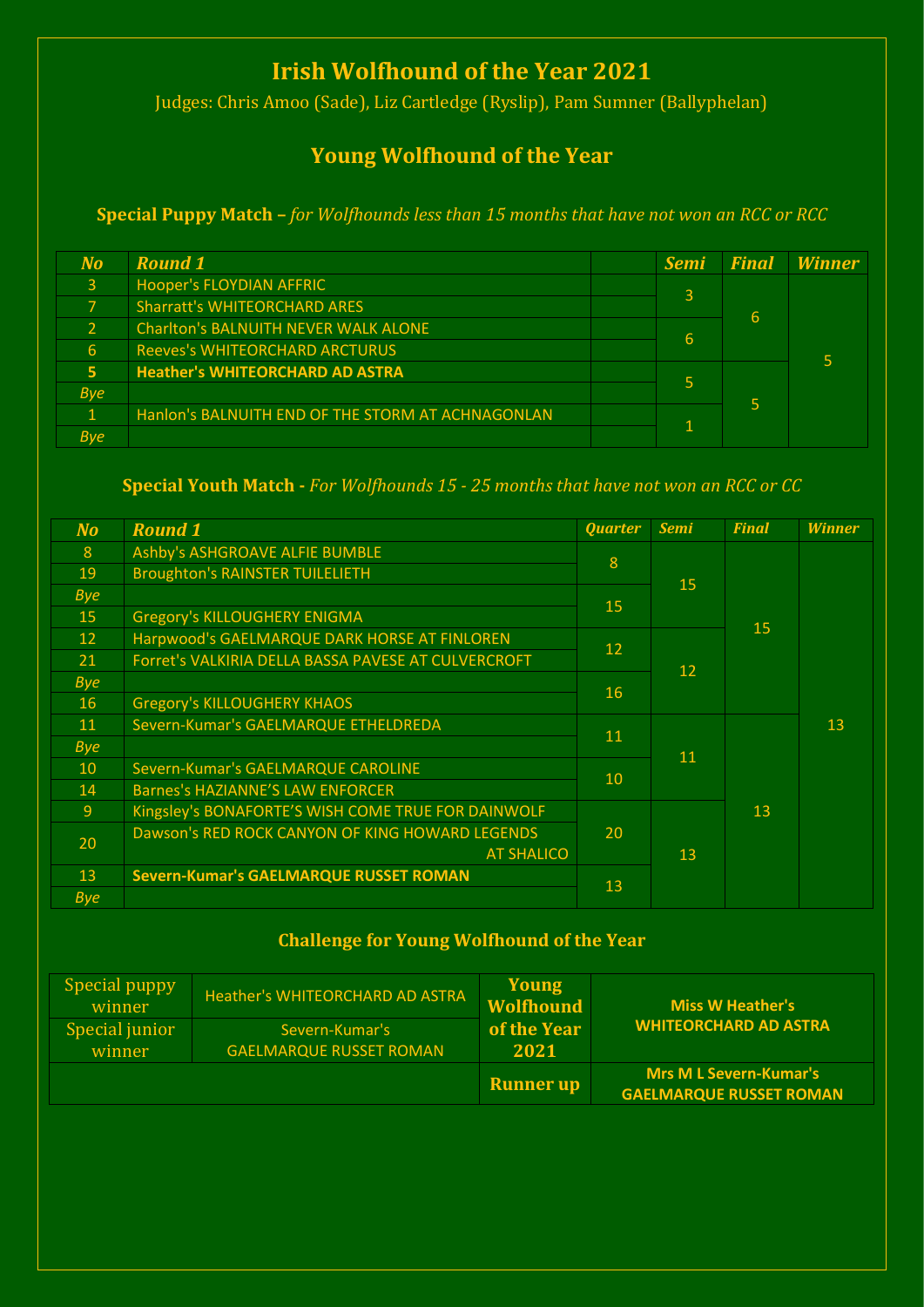## **Veteran Wolfhound of the Year**

*For Wolfhounds seven years and older*

| No  | Round 1                                           | Winner |
|-----|---------------------------------------------------|--------|
| -22 | Sheppard's CH CONMERYL MISS SCARLET FOR GOLDSWIFT |        |
| 23  | Severn-Kumar's GAELMARQUE ARRASENE BRIE           | -22    |
| 24  | <b>Colbert's NANU NANA VON DER ERZMINEN</b>       |        |

**Veteran Wolfhound of the Year 2021 Dr C T and Mrs C E Sheppard's CH CONMERYL MISS SCARLET FOR GOLDSWIFT**

## **Young Adult Wolfhound of the Year**

*For Wolfhounds that qualified as puppies or juniors and are over 25 months*

| N <sub>O</sub> | Round 1                               | Semi | Winner |
|----------------|---------------------------------------|------|--------|
| 32             | Sales's MANEATER VON DER EICHENKOPPEL | 29   |        |
| 29             | <b>Bradley's GLENGAIL HHATTIE</b>     |      | 28     |
| 33             | <b>Strathearn's PRIDE OF SLIGO</b>    | 34   |        |
| 34             | <b>Cramphorn's YELXBA BONNIE</b>      |      |        |
| 30             | <b>Bradley's GLENGAIL HHEDWIG</b>     | 28   |        |
| 28             | <b>Treadwell's FLOYDIAN SAVANNA</b>   |      |        |

#### **Young Adult Wolfhound of the Year 2021 Mrs D Treadwell's FLOYDIAN SAVANNA**

## **Wolfhound of the Year**

| $No$       | <b>Round 1</b>                                     | <b>Quarter</b> | <b>Semi</b> | <b>Final</b> | <b>Winner</b> |
|------------|----------------------------------------------------|----------------|-------------|--------------|---------------|
| 46         | <b>Webb's GOLDSWIFT MISSION POSSIBLE</b>           |                | 46          | 46           | 40            |
|            | <b>FOR INKLEYBOYS</b>                              | 46             |             |              |               |
| 48         | HANLON'S RANFURLEY PRINCE OVER ACHAGONLAN          |                |             |              |               |
| <b>Bye</b> |                                                    | <b>Bye</b>     |             |              |               |
| <b>Bye</b> |                                                    |                |             |              |               |
| 36         | <b>Grimwood's BONAFORTE'S MELDREW</b>              | 36             | 41          |              |               |
| 39         | <b>Stirling's CLANLILY DIAMOND DUST</b>            |                |             |              |               |
| 37         | Barnbrook's BRIBIBA'S JINKABOUT                    | 41             |             |              |               |
| 41         | <b>Sumner's DUKESARUM MEG</b>                      |                |             |              |               |
| 51         | Heather's CH WHITEORCHARD NEBULA                   | 51             |             | 40           |               |
| 49         | <b>Heather's WHITEORCHARD AURORA</b>               |                | 51          |              |               |
| <b>Bye</b> |                                                    |                |             |              |               |
| <b>Bye</b> |                                                    | <b>Bye</b>     |             |              |               |
| 43         | <b>Webb's FLOYDIAN SYRACUSE AT FOINAVEN</b>        | 40             | 40          |              |               |
| 40         | <b>Sumner's CH DUKESARUM CHIARA</b>                |                |             |              |               |
| 38         | <b>Gregory &amp; Warwick's CAIRNSTORM KEEPSAKE</b> | 42             |             |              |               |
| 42         | <b>Sumner's DUKESARUM YOHJI</b>                    |                |             |              |               |

**Wolfhound of the Year 2021 Mrs T Sumner's CH DUKESARUM CHIARA Runner-up: Miss K Webb's GOLDSWIFT MISSION POSSIBLE FOR INKLEYBOYS**